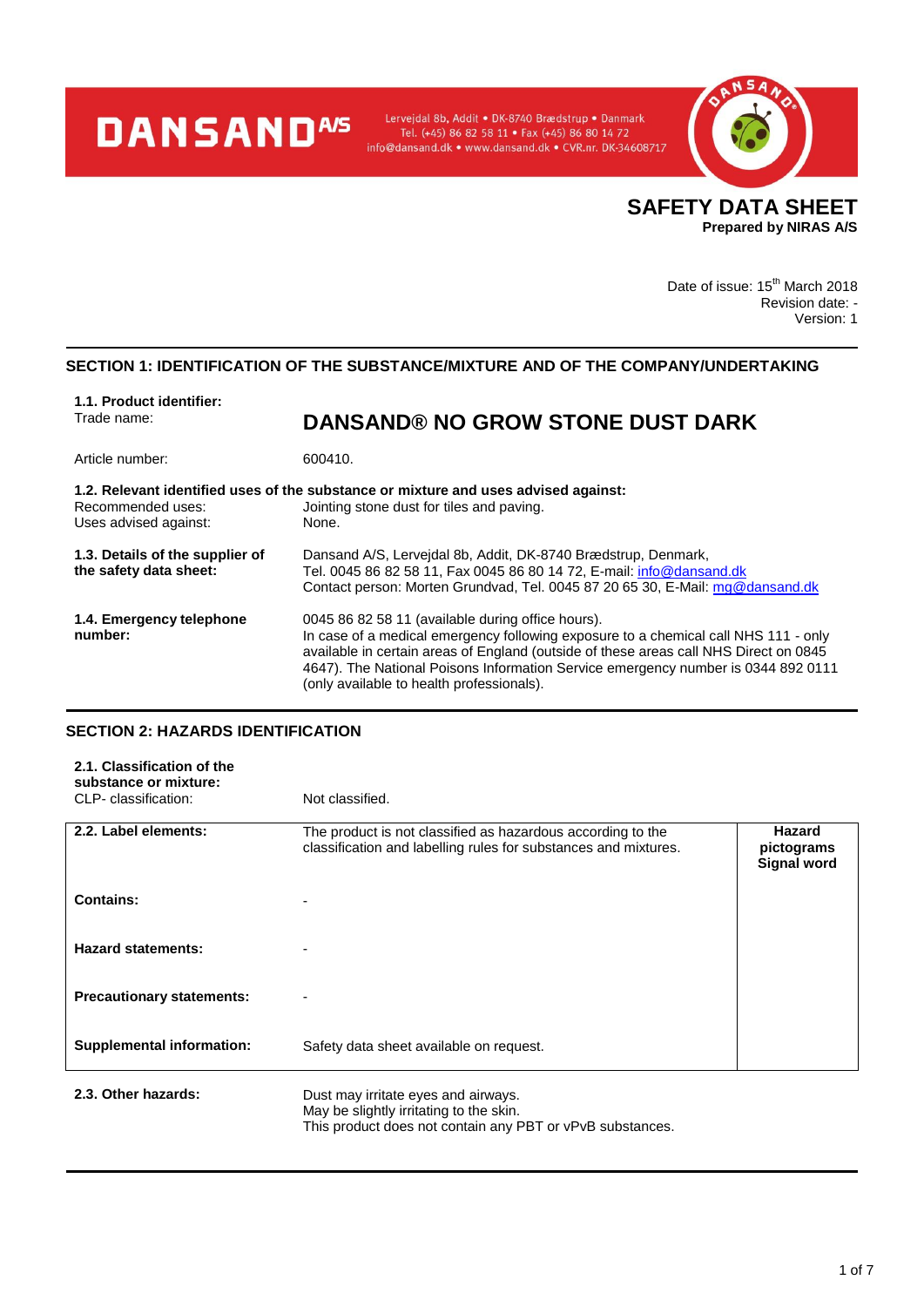# **SECTION 3: COMPOSITION/INFORMATION ON INGREDIENTS**

#### **3.2. Mixtures:**

| <b>REACH</b>         | CAS no.                 | Chemical name                                                                                               | %      | CLP- classification                                         | Note: |
|----------------------|-------------------------|-------------------------------------------------------------------------------------------------------------|--------|-------------------------------------------------------------|-------|
| reg.no.              | EC no.                  |                                                                                                             |        |                                                             |       |
|                      | 14808-60-7<br>238-878-4 | Quartz, not respirable                                                                                      | > 92.5 | None                                                        | 13    |
|                      |                         | The product contains no<br>respirable dust (particle size less<br>than 0,005 mm: $<$ 0,01 %) at<br>delivery |        |                                                             |       |
| 01-2119448725<br>-31 | 1344-09-8<br>215-687-4  | Sodium silicate                                                                                             | < 5    | Skin Irrit. 2; H315<br>Eye Irrit. 2; H319<br>STOT SE 3:H335 |       |

13) Substance with national workplace exposure limit.

For full text of Hazard-statements: see section 16.

## **SECTION 4: FIRST AID MEASURES**

#### **4.1. Description of first aid measures**

| Inhalation:                                                                            | Seek fresh air. If necessary wash out mouth with water and blow nose thoroughly.                                        |
|----------------------------------------------------------------------------------------|-------------------------------------------------------------------------------------------------------------------------|
| Ingestion:                                                                             | Rinse mouth with water. Seek medical attention if symptoms persist.                                                     |
| Skin:                                                                                  | Wash skin with water and apply fat cream if necessary.                                                                  |
| Eyes:                                                                                  | Rinse immediately with water. Open eyes wide. Remove any contact lenses. Seek<br>medical advice if irritation persists. |
| <b>Burns:</b>                                                                          | Not relevant.                                                                                                           |
| <b>Other information:</b>                                                              | When obtaining medical advice, show the safety data sheet or label.                                                     |
| 4.2. Most important symptoms<br>and effects, both acute and<br>delayed:                | Dust may irritate eyes and airways.                                                                                     |
| 4.3. Indication of any immediate<br>medical attention and special<br>treatment needed: | No special immediate treatment required.                                                                                |

## **SECTION 5: FIREFIGHTING MEASURES**

| 5.1. Extinguishing media:                                      |                                                                                                                                                                                                          |
|----------------------------------------------------------------|----------------------------------------------------------------------------------------------------------------------------------------------------------------------------------------------------------|
| Suitable extinguishing media:                                  | The product is not combustible.<br>Use extinguishing media appropriate to surrounding fire conditions.                                                                                                   |
| Unsuitable extinguishing media:                                | None.                                                                                                                                                                                                    |
| 5.2. Special hazards arising<br>from the substance or mixture: | None known.                                                                                                                                                                                              |
| 5.3. Advice for firefighters:                                  | Coordinate with fire in surroundings. If there is a risk of exposure to vapour and fumes,<br>wear a full-face positive-pressure self-contained breathing apparatus and gloves<br>resistant to chemicals. |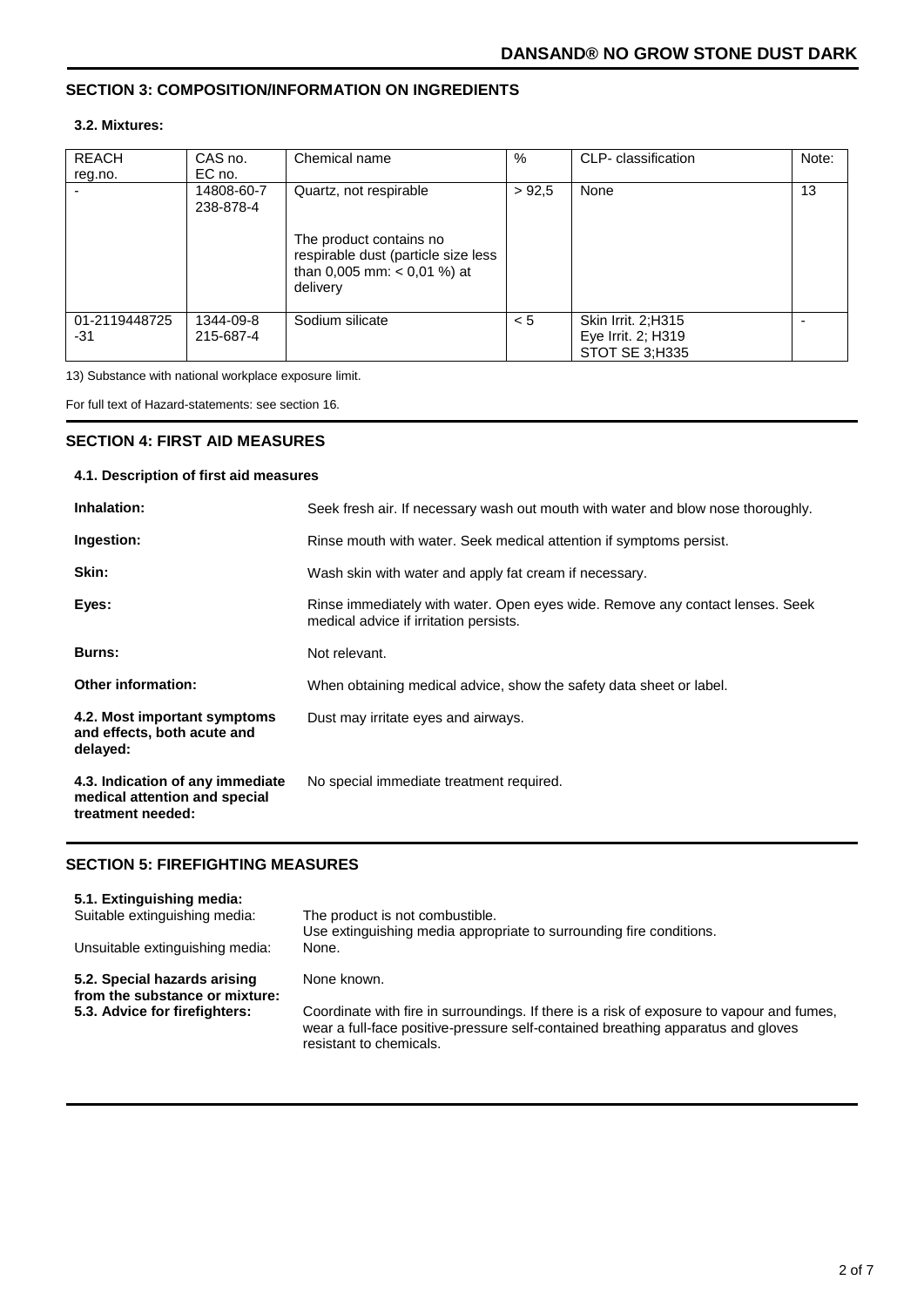## **SECTION 6: ACCIDENTAL RELEASE MEASURES**

| 6.1. Personal precautions,<br>protective equipment and<br>emergency procedures: | Use tight fitting goggles if dust is generated.<br>In case of risk of inhalation of dust, use respiratory protective equipment. |
|---------------------------------------------------------------------------------|---------------------------------------------------------------------------------------------------------------------------------|
| 6.2. Environmental precautions:                                                 | Do not discharge into drains or water courses.                                                                                  |
| 6.3. Methods and material for                                                   | Sweep up/collect spillage for possible reuse or transfer to suitable waste containers.                                          |
| containment and cleaning up:                                                    | Avoid dust generation. Dampen spillage with water if necessary.                                                                 |
| 6.4. Reference to other                                                         | See section 8 for type of protective equipment.                                                                                 |
| sections:                                                                       | See section 13 for instructions on disposal.                                                                                    |

## **SECTION 7: HANDLING AND STORAGE**

| 7.1. Precautions for safe<br>handling:                                   | Avoid inhaling dust.<br>Avoid dust generation.<br>Avoid contact with eyes.<br>See section 8 for information about precautions for use and personal protective<br>equipment.<br>Eye wash should be available. |
|--------------------------------------------------------------------------|--------------------------------------------------------------------------------------------------------------------------------------------------------------------------------------------------------------|
| 7.2. Conditions for safe<br>storage, including any<br>incompatibilities: | Store in a dry place.                                                                                                                                                                                        |
| 7.3. Specific end use(s):                                                | Specific end use - see section 1.                                                                                                                                                                            |

## **SECTION 8: EXPOSURE CONTROLS/PERSONAL PROTECTION**

#### **8.1. Control parameters:**

## **Occupational exposure limit value**

| <b>Chemical name</b>                                                        |  | <b>Workplace exposure limits (WELs)</b>                                                                                                                                                                                                       |                     | <b>Note</b> |
|-----------------------------------------------------------------------------|--|-----------------------------------------------------------------------------------------------------------------------------------------------------------------------------------------------------------------------------------------------|---------------------|-------------|
|                                                                             |  | Long-term exposure                                                                                                                                                                                                                            | Short-term exposure |             |
|                                                                             |  | limit (8-hour TWA                                                                                                                                                                                                                             | limit (15-minute    |             |
|                                                                             |  | reference period)                                                                                                                                                                                                                             | reference period)   |             |
| Quartz sand, not respirable<br>inhalable dust                               |  | 10 mg/m $3$                                                                                                                                                                                                                                   |                     |             |
| respirable dust                                                             |  | 4 mg/m $3$                                                                                                                                                                                                                                    |                     |             |
|                                                                             |  |                                                                                                                                                                                                                                               |                     |             |
|                                                                             |  | 0.1 mg/m <sup>3</sup>                                                                                                                                                                                                                         |                     |             |
|                                                                             |  | (Quartz (crystalline                                                                                                                                                                                                                          |                     |             |
|                                                                             |  |                                                                                                                                                                                                                                               |                     |             |
|                                                                             |  |                                                                                                                                                                                                                                               |                     |             |
|                                                                             |  |                                                                                                                                                                                                                                               |                     |             |
| inhalable dust                                                              |  |                                                                                                                                                                                                                                               |                     |             |
| respirable dust                                                             |  |                                                                                                                                                                                                                                               | ٠                   |             |
|                                                                             |  |                                                                                                                                                                                                                                               |                     |             |
|                                                                             |  |                                                                                                                                                                                                                                               |                     |             |
|                                                                             |  |                                                                                                                                                                                                                                               |                     |             |
|                                                                             |  |                                                                                                                                                                                                                                               |                     |             |
|                                                                             |  |                                                                                                                                                                                                                                               |                     |             |
|                                                                             |  |                                                                                                                                                                                                                                               |                     |             |
|                                                                             |  |                                                                                                                                                                                                                                               |                     |             |
|                                                                             |  |                                                                                                                                                                                                                                               |                     |             |
|                                                                             |  |                                                                                                                                                                                                                                               |                     |             |
| Sodium silicate<br>Legal basis:<br>Note:<br>None.<br>Monitoring procedures: |  | silica), respirable)<br>10 mg/m $3$<br>4 mg/m $3$<br>EH40/2005 Workplace exposure limits (second edition, published 2011).<br>Compliance with the stated occupational exposure limits may be checked by<br>occupational hygiene measurements. |                     |             |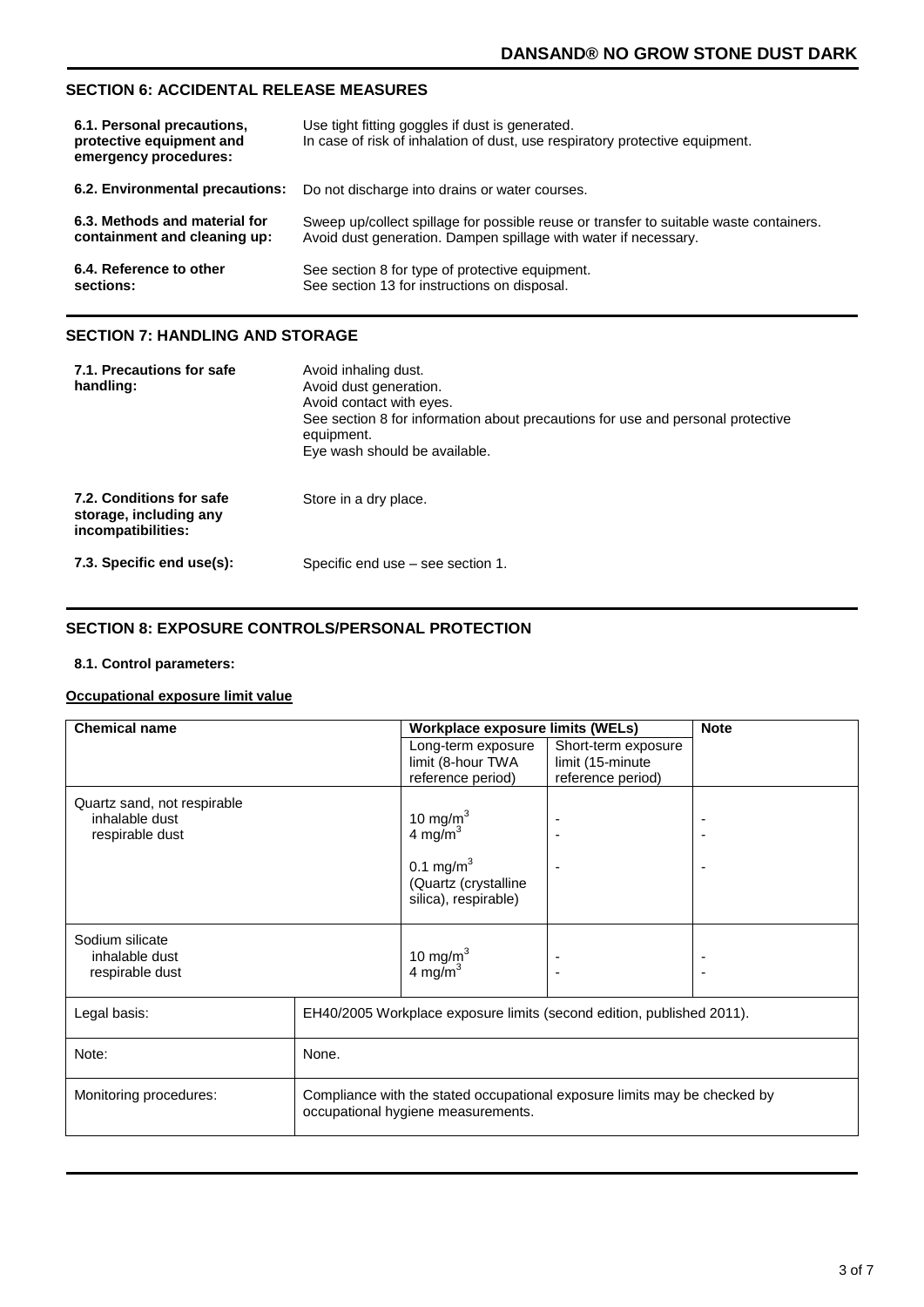| 8.2. Exposure controls                     |                                                                                                                                |
|--------------------------------------------|--------------------------------------------------------------------------------------------------------------------------------|
| Appropriate engineering<br>controls:       | Provide adequate ventilation.                                                                                                  |
|                                            | Personal protective equipment should be worn as indicated below.                                                               |
|                                            | Wash hands before breaks, eating, toilet visits and after work. Use mild soap and water<br>and apply skin cream after washing. |
| Personal protective equipment              |                                                                                                                                |
| <b>Eye/face protection:</b>                | Wear tight fitting safety goggles if work is dusty.                                                                            |
| <b>Skin protection:</b>                    | For prolonged or repeated skin contact the use of plastic or rubber gloves is advisable.                                       |
| <b>Respiratory protection:</b>             | Wear a half mask or full face mask with P2 or P3 filter if work is dusty.                                                      |
| <b>Environmental exposure</b><br>controls: | No special requirements.                                                                                                       |

## **SECTION 9: PHYSICAL AND CHEMICAL PROPERTIES**

## **9.1. Information on basic physical and chemical properties**

| Appearance:                                             | Fine-grained material, dark | Vapour pressure:                                 | Not applicable     |
|---------------------------------------------------------|-----------------------------|--------------------------------------------------|--------------------|
| Odour:                                                  | <b>Odourless</b>            | Vapour density:                                  | Not applicable     |
| <b>Odour threshold:</b>                                 | Not applicable              | <b>Relative density:</b>                         | 2,85 $g/cm3$       |
| pH:                                                     | Approx. 11 (100 g/l water)  | Solubility(ies):                                 | Insoluble in water |
| <b>Melting point/freezing</b><br>point:                 | 1710 °C                     | <b>Partition coefficient</b><br>n-octanol/water: | Not applicable     |
| Initial boiling point and                               | 2230 °C                     | Auto-ignition temperature:                       | Not applicable     |
| boiling range:<br>Flash point:                          | Not applicable              | <b>Decomposition</b><br>temperature:             | Not applicable     |
| <b>Evaporation rate:</b>                                | Not applicable              | <b>Viscosity:</b>                                | Not applicable     |
| Flammability (solid, gas):                              | Not applicable              | <b>Explosive properties:</b>                     | Non-explosive      |
| <b>Upper/lower flammability</b><br>or explosive limits: | Not applicable              | <b>Oxidising properties:</b>                     | Non-oxidizing      |
| 9.2. Other information<br><b>Particle size:</b>         | $> 0.005$ mm                |                                                  |                    |

#### **SECTION 10: STABILITY AND REACTIVITY**

| 10.1. Reactivity:                            | Non-reactive.                                                                   |
|----------------------------------------------|---------------------------------------------------------------------------------|
| 10.2. Chemical stability:                    | The product is stable when used in accordance with the supplier's instructions. |
| 10.3. Possibility of hazardous<br>reactions: | No risk of hazardous reactions.                                                 |
| 10.4. Conditions to avoid:                   | None known.                                                                     |
| 10.5. Incompatible materials:                | Hydrogen fluoride (hydrofluoric acid).                                          |
| 10.6. Hazardous decomposition<br>products:   | None known.                                                                     |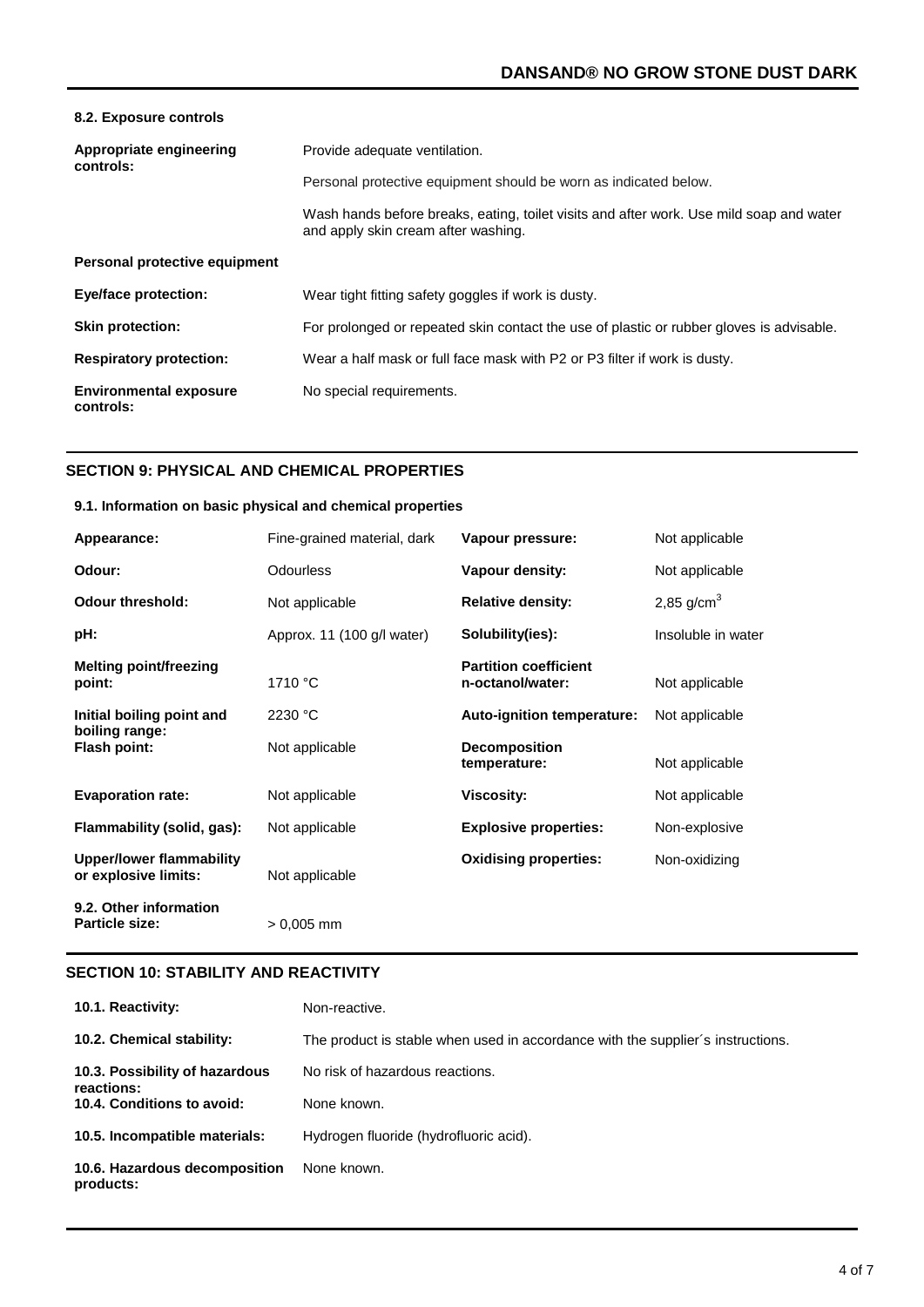## **SECTION 11: TOXICOLOGICAL INFORMATION**

| 11.1. Information on toxicological effects                 |                                                                                                                                          |  |
|------------------------------------------------------------|------------------------------------------------------------------------------------------------------------------------------------------|--|
| Acute toxicity - oral:                                     | Ingestion of large amounts may cause discomfort.<br>The product does not have to be classified. Test data are not available.             |  |
| Acute toxicity - dermal:                                   | The product does not have to be classified. Test data are not available.                                                                 |  |
| Acute toxicity - inhalation:                               | The product does not have to be classified. Test data are not available.                                                                 |  |
| <b>Skin corrosion/irritation:</b>                          | Dust may have a slight drying/irritating effect on skin.<br>The product does not have to be classified. Test data are not available.     |  |
| Serious eye damage/eye<br>irritation:                      | Dust in the eyes may cause irritation/mechanical irritation.<br>The product does not have to be classified. Test data are not available. |  |
| <b>Respiratory sensitisation or</b><br>skin sensitisation: | The product does not have to be classified. Test data are not available.                                                                 |  |
| Germ cell mutagenicity:                                    | The product does not have to be classified. Test data are not available.                                                                 |  |
| <b>Carcinogenic properties:</b>                            | The product does not have to be classified. Test data are not available.                                                                 |  |
| <b>Reproductive toxicity:</b>                              | The product does not have to be classified. Test data are not available.                                                                 |  |
| <b>Single STOT exposure:</b>                               | Inhalation of dust may cause irritation of the airways.<br>The product does not have to be classified. Test data are not available.      |  |
| <b>Repeated STOT exposure:</b>                             | The product contains no respirable silica dust at delivery.<br>The product does not have to be classified. Test data are not available.  |  |
| <b>Aspiration hazard:</b>                                  | No hazard.                                                                                                                               |  |
| Other toxicological effects:                               | None known.                                                                                                                              |  |

## **SECTION 12: ECOLOGICAL INFORMATION**

| 12.1. Toxicity:                              | The product does not have to be classified. Test data are not available. |
|----------------------------------------------|--------------------------------------------------------------------------|
| 12.2. Persistence and<br>degradability:      | The product is not biodegradable. Test data are not available.           |
| 12.3. Bioaccumulative<br>potential:          | Does not bioaccumulate.                                                  |
| 12.4. Mobility in soil:                      | Negligible.                                                              |
| 12.5. Results of PBT and vPvB<br>assessment: | This product does not contain any PBT or vPvB substances.                |
| 12.6. Other adverse effects:                 | None.                                                                    |

# **SECTION 13: DISPOSAL CONSIDERATIONS**

#### **13.1. Waste treatment methods:**

Dispose of waste and residues in accordance with local authority requirements.

Classification of the waste must be carried out in accordance with the EWC (European Waste Catalogue) code. The choice of EWC code depends on business and use.

**EWC-code:** 17 01 07 (Mixtures of concrete, bricks, tiles and ceramics other than those mentioned in 17 01 06)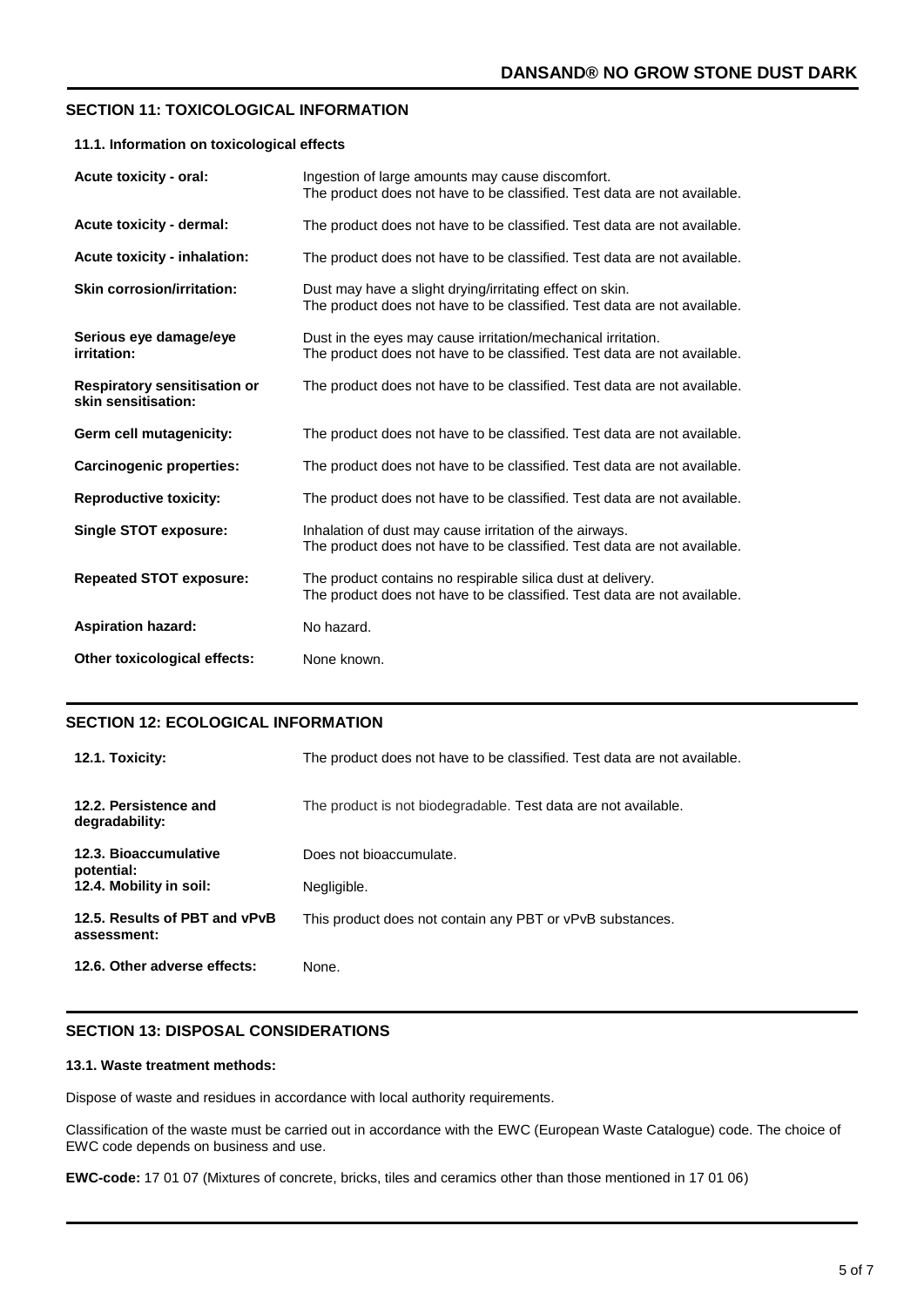# **SECTION 14: TRANSPORT INFORMATION**

The product is not classified as dangerous goods.

#### **ADR/RID**

| <b>14.1. UN</b><br>number | 14.2. UN proper shipping<br>name | 14.3. Transport<br>hazard class(es) | 14.4. Packing<br>group | 14.5.<br>Environmental<br>hazards | Other<br>information |
|---------------------------|----------------------------------|-------------------------------------|------------------------|-----------------------------------|----------------------|
|                           | -                                |                                     |                        |                                   |                      |

## **IMDG**

| 14.1. UN<br>number | 14.2. UN proper shipping<br>name | 14.3. Transport<br>hazard class(es) | 14.4. Packing<br>aroup | 14.5.<br>Environmental<br>hazards | Other<br>information |
|--------------------|----------------------------------|-------------------------------------|------------------------|-----------------------------------|----------------------|
|                    |                                  |                                     |                        |                                   |                      |

#### **ADN**

| <b>14.1. UN</b><br>number | 14.2. UN proper shipping<br>name | 14.3. Transport<br>hazard class(es) | 14.4. Packing<br>group | 14.5.<br>Environmental<br>hazards | <b>Other</b><br>information |
|---------------------------|----------------------------------|-------------------------------------|------------------------|-----------------------------------|-----------------------------|
|                           | -                                |                                     |                        |                                   |                             |

#### **IATA**

| <b>14.1. UN</b><br>number | 14.2. UN proper shipping<br>name | 14.3. Transport<br>hazard class(es) | 14.4. Packing<br>aroup | 14.5.<br>Environmental<br>hazards | Other<br>information |
|---------------------------|----------------------------------|-------------------------------------|------------------------|-----------------------------------|----------------------|
|                           |                                  |                                     |                        |                                   |                      |

**14.6. Special precautions for user:** None.

**14.7. Transport in bulk according to Annex II of MARPOL 73/78 and the IBC Code:** Not relevant.

## **SECTION 15: REGULATORY INFORMATION**

**15.1. Safety, health and environmental regulations/legislation specific for the substance or mixture:**

**15.2. Chemical safety assessment:**

No chemical safety assessment has been carried out.

EH40/2005 Workplace exposure limits (second edition, published 2011).